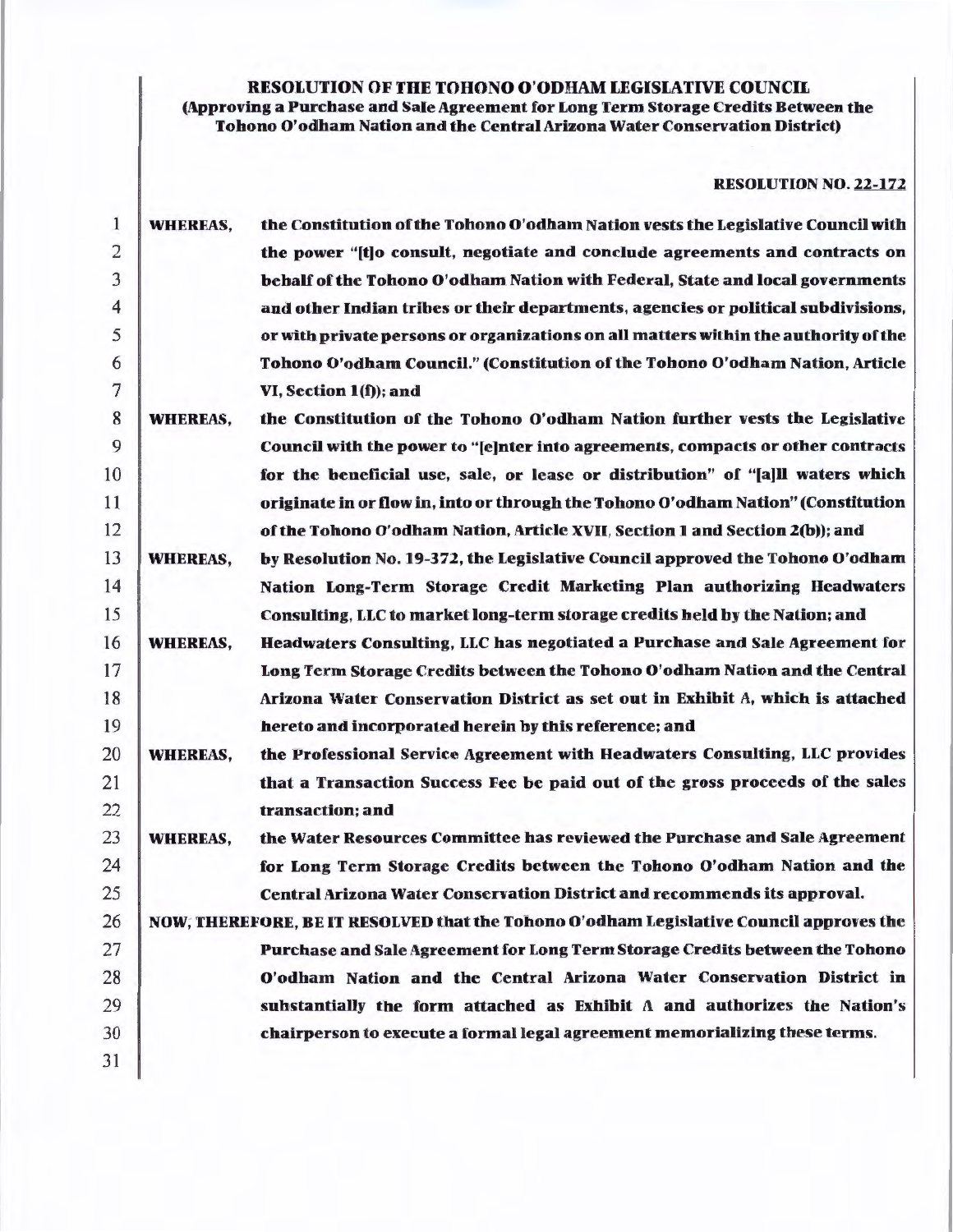### RESOLUTION NO. 22-172

(Approving a Purchase and Sale Agreement for Long Term Storage Credits Between the Tohono O'odham Nation and the Central Arizona Water Conservation District) Page 2 of 3

BE IT FURTHER RESOLVED by the Tohono O' odham Legislative Council that funds generated by

 

this sale will be deposited into the Water Revenue Account established by Resolution No. 14-525.

BE IT FINALLY RESOLVED by the Tohono O'odham Legislative Council that funds for payment of

the Headwaters Consulting, LLC Transaction Success Fee shall be appropriated

from the Water Revenue Account established by Resolution No. 14- 525.

The foregoing Resolution was passed by the Tohono O'odham Legislative Council on the  $11<sup>TH</sup>$ day of MAY, 2022 at a meeting at which a quorum was present with a vote of 2,417.7 FOR; 556.5 AGAINST; 243.8(01) NOT VOTING; and (02] ABSENT, pursuant to the powers vested in the Council by, Article VI, Section 1(f) and Article XVII, Section 1 and 2(b) of the Constitution of the Tohono O'odham Nation, adopted by the Tohono O'odham Nation on January 18, 1986; and approved by the Acting Deputy Assistant Secretary - Indian Affairs (Operations) on March 6 , 1986, pursuant to Section 16 of the Act of June 18, 1934 (48 Stat.984).

TOHONO O'ODHAM LEGISLATIVE COUNCIL

lative Chairman if"( , <sup>2022</sup> day of

**ATTEST:** 

Evonne Wilson, Legislative Secretary

 $-$  day of  $1/\ell\ll 1$ , 2022

Said Resolution was submitted for approval to the office of the Chairman of the Tohono O'odham Nation on the  $n\lambda$  day of  $M/d\lambda$ , 2022 at  $3\frac{3\cdot4}{2}$  o'clock,  $\beta$  .m., pursuant to the provisions of Section 5 of Article VII of the Constitution and will become effective upon his approval or upon his failure to either approve or disapprove it within 48 hours of submittal.

TOHONO O'ODHAM LEGISLATIVE COUNCIL

mothy Joaquily Legislative Chairman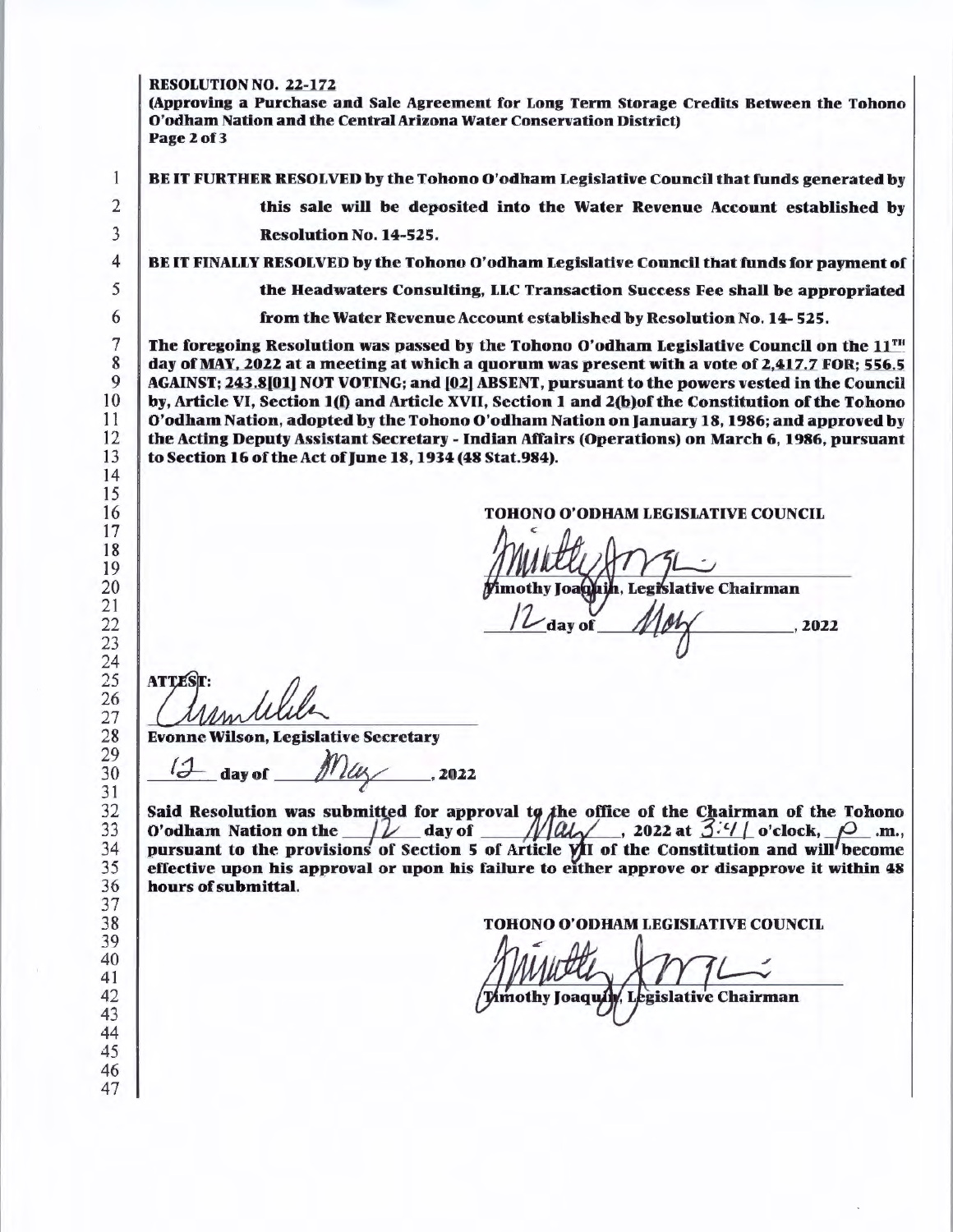(Approving a Purchase and Sale Agreement for Long Term Storage Credits Between the Tohono O'odham Nation and the Central Arizona Water Conservation District) Page3of3

on the  $/2$  day of **I** APPROVED , 2022 at  $\frac{\sqrt{37}}{20}$  o'clock,  $\frac{\sqrt{27}}{10}$ .m. [ ) DISAPPROVED NED NORRIS, JR., CHAIRMAN **TOHONO O'ODHAM NATION**  Returned to the Legislative Secretary on the  $/3$  day of  $-$ , 2022, at  $\frac{1}{1}$  q o'clock,  $\overline{p}$  .m. Evonne Wilson, Legislative Secretary